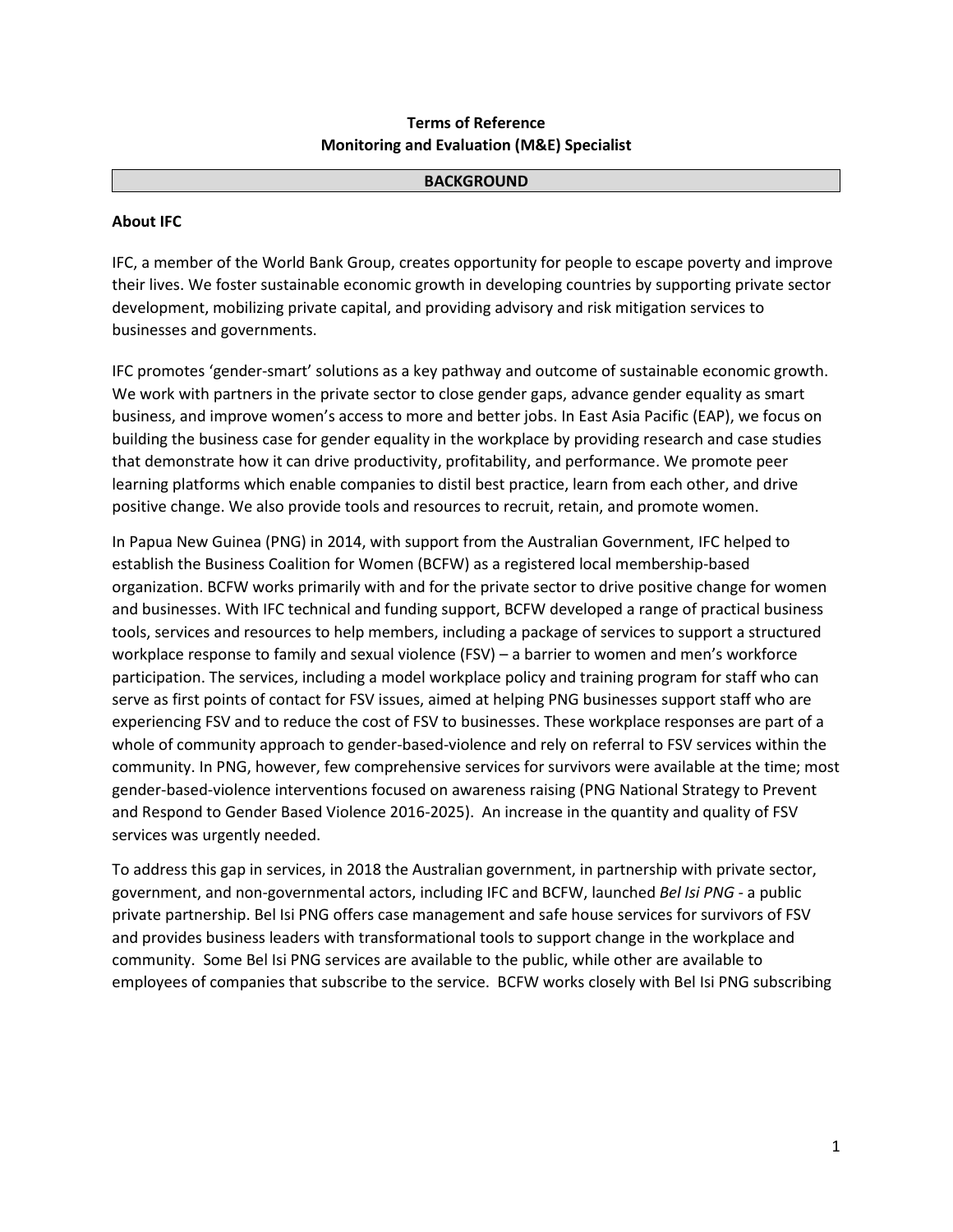companies to develop and implement FSV workplace policies and procedures and provide FSV Contact Team<sup>1</sup> training. Together Bel Isi PNG and BCFW aims to improve workplace response to FSV in PNG.

IFC is seeking a researcher/M&E specialist to evaluate the impact of workplace responses to FSV in PNG from FY20-22. FSV disproportionately affects women and is a key contributing factor to the wide and slow-to-close gender gaps in the Pacific region. The data and analysis derived from this project is expected to increase the number of private sector firms in PNG taking proactive steps to support staff impacted by FSV.

## **OBJECTIVE**

The objective of this assignment is to provide M&E support to IFC on measuring the business case for workplace responses to FSV in PNG.

### **SCOPE OF WORK**

The consultant will work closely with IFC and BCFW to refine key data collection tools, contribute to the kick-off workshop, lead the enumeration workshop, support BCFW with data collection, analyze data and draft reports.

It is envisaged that the consultant will be engaged over the entire project (3 years); however, this ToR only outlines the scope of work to June 30, 2020.

The work is expected to include the following:

- 1) Participate in inception/call meeting
- 2) Review IFC's theory of change (TOC), and other relevant material
- 3) Test IFC's data collection tools
- 4) Participate in kick-off workshop
- 5) Lead enumerator training

 $\overline{a}$ 

- 6) Finalize IFC's data collection tools
- 7) Support BCFW with data collection
- 8) Analyze data and draft baseline reports

It is envisaged that 3 Bel Isi PNG subscribing companies will participate in the study.

The STC contract is renewable. If renewed the contract may include other business case research on addressing gender-based violence as a workplace issue in EAP.

| <b>Deliverable</b>                          | <b>Detail</b>                                                                                      | <b>Time Frame</b> |
|---------------------------------------------|----------------------------------------------------------------------------------------------------|-------------------|
| Participate in<br>inception<br>call/meeting | Participate in inception call/meeting with IFC and<br>BCFW and finalize project plan and timelines | August 2019       |

<sup>&</sup>lt;sup>1</sup> FSV Contact Team is a is a workplace specific group of people trained to be a point of call for those experiencing FSV. Team members refer employees to appropriate support services, and coordinate the assistance provided by the company.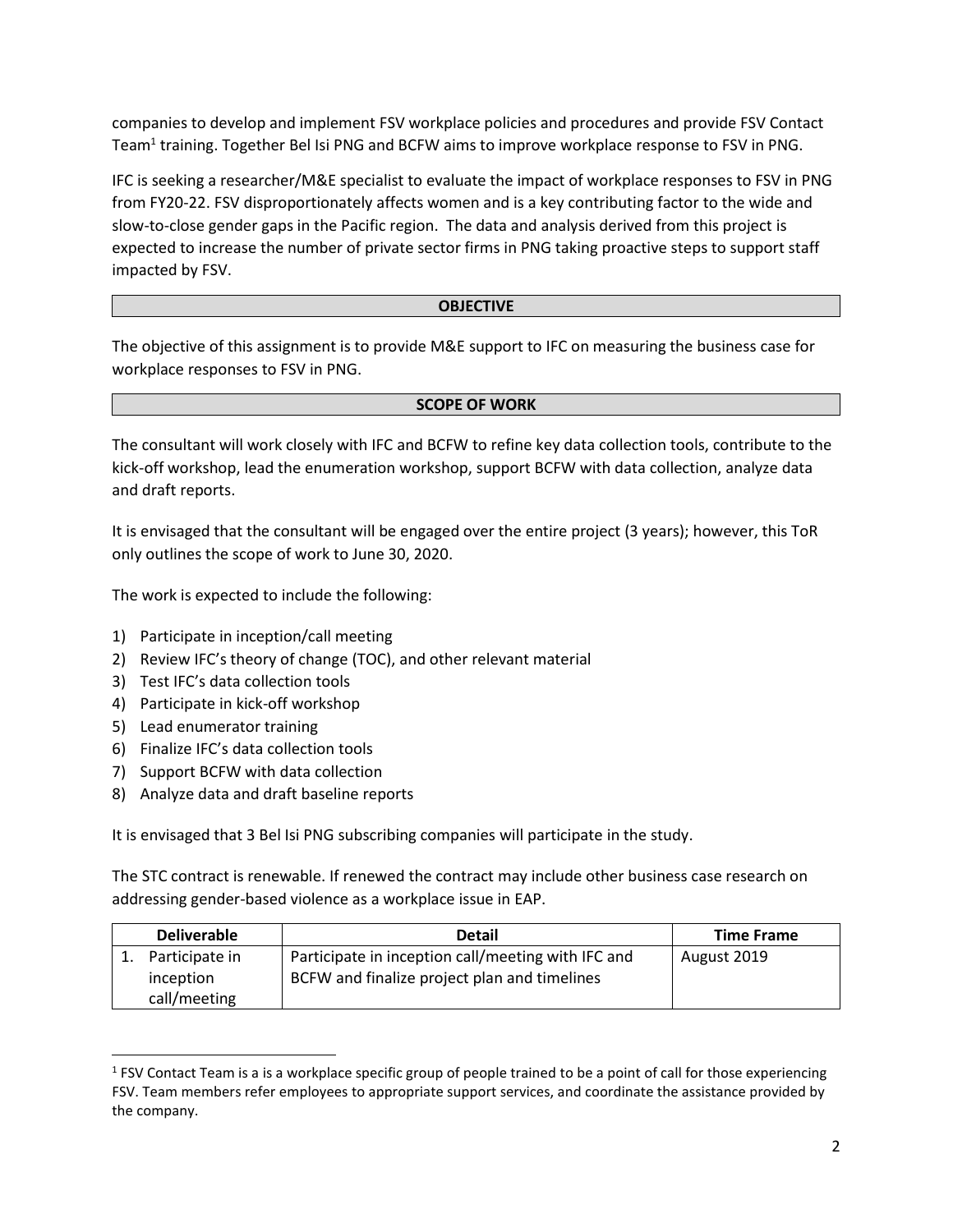| 2. | Review IFC's TOC    | IFC will provide further background information on     | August 2019       |
|----|---------------------|--------------------------------------------------------|-------------------|
|    | & other relevant    | workplace responses to GBV including Theory of         |                   |
|    | materials           | Change (TOC), case studies, training materials and     |                   |
|    |                     | previous business case research for consultant         |                   |
|    |                     | feedback                                               |                   |
| 3. | Test IFC's data     | Test IFC's data collection tools:                      | August 2019       |
|    | collection tools    | FSV and Work Baseline Employee Survey                  |                   |
|    |                     | Referral form (administered by FSV Contact             |                   |
|    |                     | Teams at subscribing companies)                        |                   |
|    |                     | Intake form and follow form (administered              |                   |
|    |                     | by Bel Isi PNG)                                        |                   |
| 4. | Participate in kick | Participate in workshop as part of IFC/BCFW team,      | September 2019    |
|    | off workshop        | with 3 subscribing companies and Bel Isi PNG to        |                   |
|    |                     | discuss methodology and data collection tools.         |                   |
|    |                     |                                                        |                   |
| 5. | Lead enumerator     | Develop and deliver training for enumerators -<br>a)   | September/October |
|    | training            | collect further feedback on data collection tools.     | 2019              |
| 6. | Finalize IFC's data | b)<br>Revise data collection tools as needed and       | October 2019      |
|    | collection tools    | finalize in collaboration with the EAP Gender          |                   |
|    |                     | Team, IFC M&E specialists and BCFW                     |                   |
| 7. | Support BCFW        | BCFW will liaise with Bel Isi PNG and participating    | November-         |
|    | with data           | companies and will enumerate the staff survey as       | December 2019     |
|    | collection          | necessary. The consultant will:                        |                   |
|    |                     | a) provide technical support to BCFW to ensure         |                   |
|    |                     | smooth roll-out of the data collection tools           |                   |
|    |                     | b) Address any technical issues that arise during data |                   |
|    |                     | collection                                             |                   |
|    |                     | Undertake data analysis<br>a)                          | January 2020      |
| 8. | Analyze data and    |                                                        |                   |
|    | draft baseline      | Draft aggregate baseline report & company level<br>b)  | January 2020      |
|    | reports             | baseline reports for each participating company        |                   |
|    |                     | Revise reports based on feedback from IFC EAP<br>c)    | February 2020     |
|    |                     | Gender Team, IFC M&E specialists and BCFW              |                   |
|    |                     |                                                        |                   |

The consultant will need to travel to PNG twice during the period of this TOR to participate in the kickoff workshop and to lead the enumerator training. It is envisaged that both missions will be between 3 to 5 days duration each.

## **SELECTION CRITERIA**

IFC is seeking a short-term consultant with the following qualifications:

- Master's degree or equivalent in economics, statistics, development, business, or another relevant field

- Experience leading M&E activities on gender related programs

- Experience completing complex data analysis and working with large data sets to identify trends and to answer complex questions